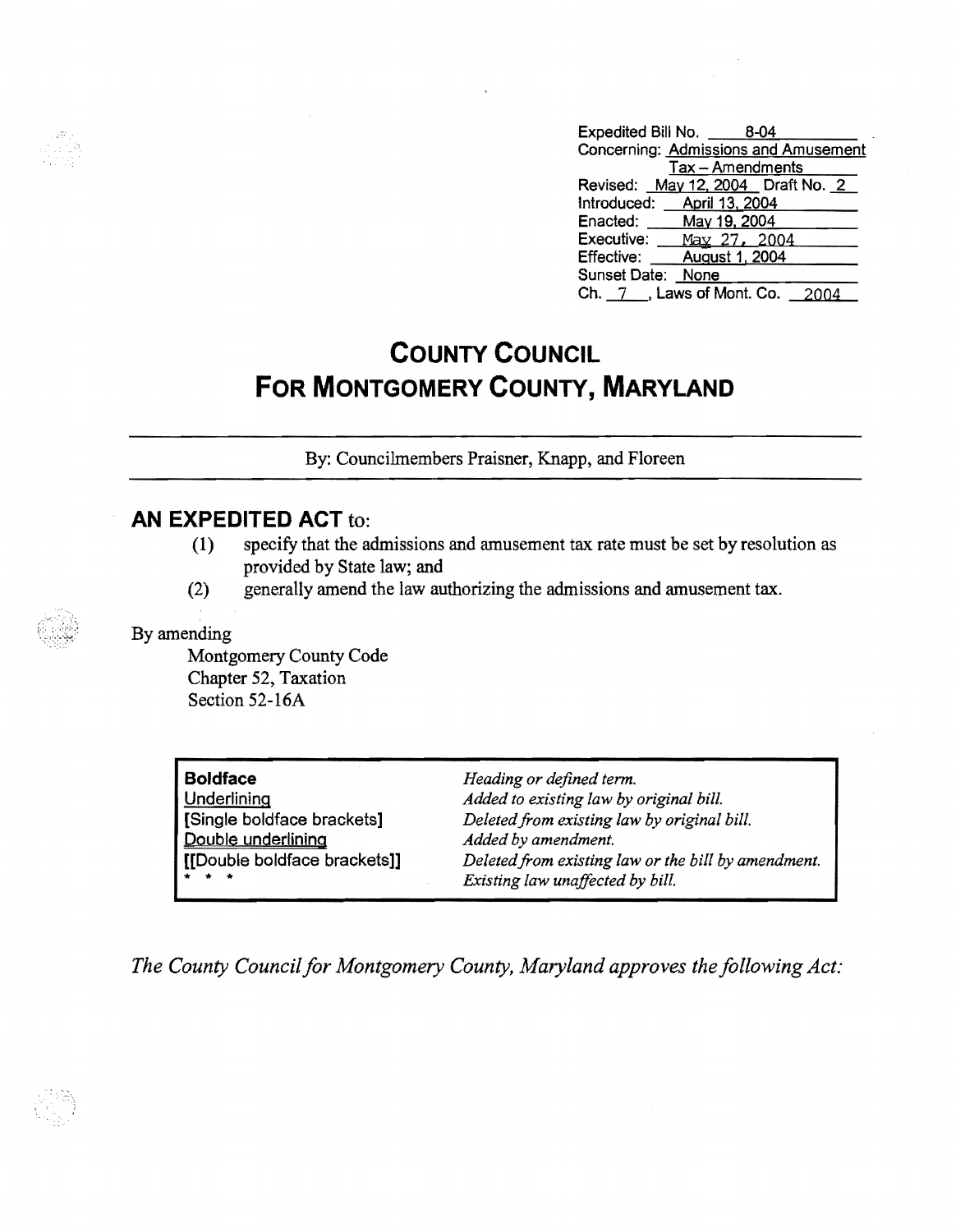## Sec. 1. Section 52-16A is amended as follows:

#### 2 52-16A. Admissions and amusement tax.

1

3 4 5 6 7 8 9 10 11 12 13 14 15 16 17 18 19 20 21 22 23 24 25 26 (a) [Pursuant to] As authorized by [s]Section 4-102(a)(1) of the Tax-General Article of the [Annotated] Maryland Code [of Maryland] , a tax is imposed at a rate set by resolution adopted by the Council and approved by the Executive on the gross receipts derived from any admissions and amusement charge as defined in section 4-101(b) of the Tax-General Article [of the Annotated Code of Maryland, at the rate of7%;] except [as] to the extent this rate [may be] is limited [pursuant to] by  $[s]$ Section 4-105(b) of the Tax-General Article [of the Annotated Code of Maryland]. If the Executive disapproves a resolution within 10 days after it is adopted and the Council readopts it by a vote of six Councilmembers, or if the Executive does not act within 10 days after the Council adopts it, the resolution takes effect. (b) In addition to the exemptions listed in Section 4-103 of the Tax-General Article, the following gross receipts are exempt from this tax: (1) gross receipts used exclusively for community or civic improvement by a not for profit community association [within the meaning of as defined by [s] Section 4-104(a) of the Tax-General Article [of the Annotated Code of Maryland.]: (2) gross receipts from any charge for admission to a concert or theatrical event ofa not for profit organization organized to present or offer any of the performing arts [within the meaning of] as defined by  $[s]$ Section 4-104(b) of the Tax-General Article [of the Annotated Code of Maryland.]: (3) [G]gross receipts from any admissions and amusement charge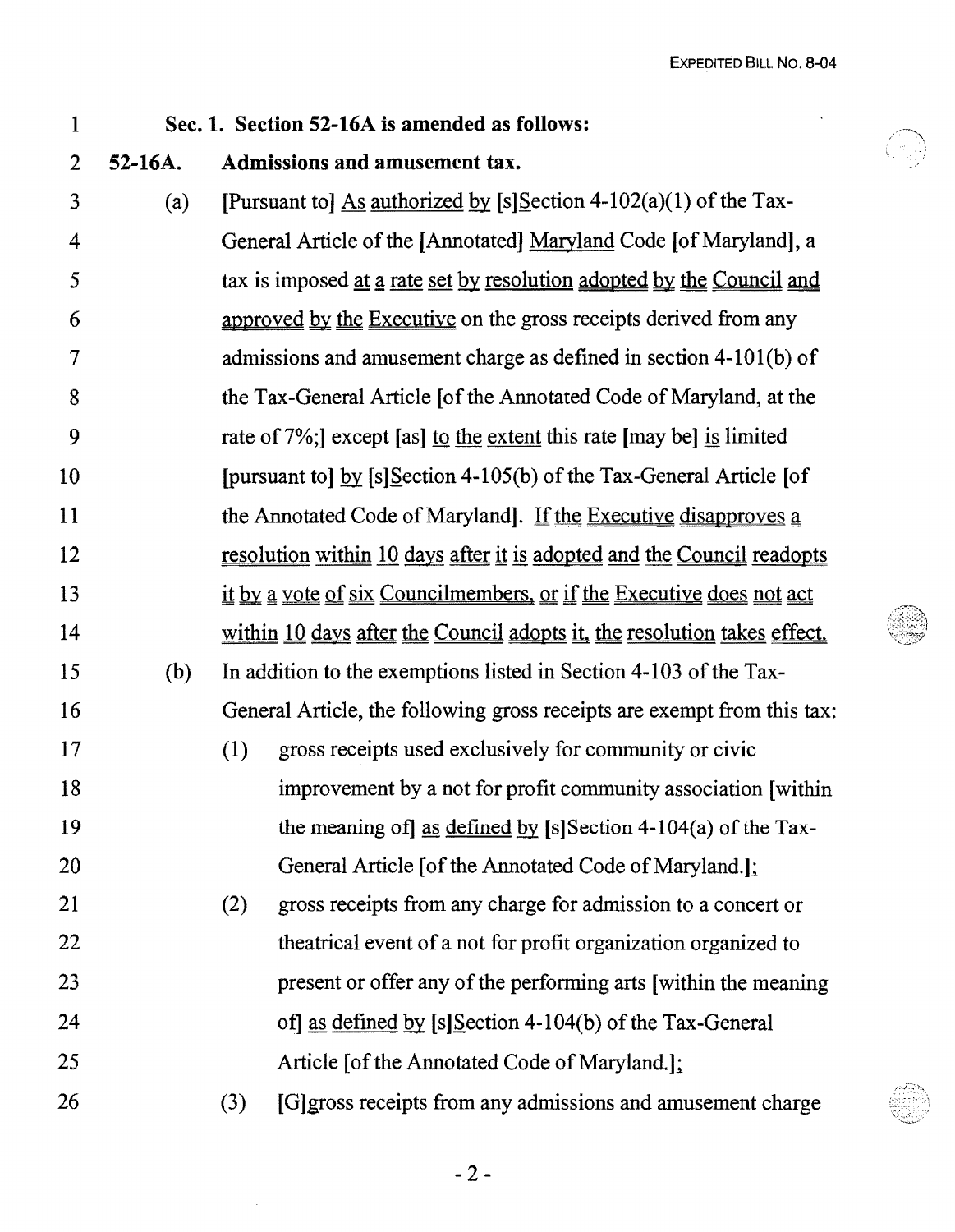|          | 27                                                                                                                                                                                                                                          | by the County Board of Education or Montgomery College, or                                                             |  |
|----------|---------------------------------------------------------------------------------------------------------------------------------------------------------------------------------------------------------------------------------------------|------------------------------------------------------------------------------------------------------------------------|--|
|          | 28                                                                                                                                                                                                                                          | by any County, bi-county, or municipal government agency,                                                              |  |
|          | 29                                                                                                                                                                                                                                          | including the Revenue Authority and the Maryland-National                                                              |  |
|          | 30                                                                                                                                                                                                                                          | Capital Park and Planning Commission[.]; and                                                                           |  |
|          | 31                                                                                                                                                                                                                                          | [G] gross receipts from any admissions and amusement charge<br>(4)                                                     |  |
|          | 32                                                                                                                                                                                                                                          | levied by an arts and entertainment enterprise or qualifying                                                           |  |
|          | 33                                                                                                                                                                                                                                          | residing artist in an arts and entertainment district designated                                                       |  |
|          | 34<br>under state law.                                                                                                                                                                                                                      |                                                                                                                        |  |
|          | 35                                                                                                                                                                                                                                          | <u>Revenue from the admissions and amusement tax set at a rate of 7</u><br>(c)                                         |  |
| 36<br>37 |                                                                                                                                                                                                                                             | percent or less may be used for General Fund purposes. Additional                                                      |  |
|          |                                                                                                                                                                                                                                             | <u>revenue generated from levying the tax at a higher rate must be used to</u>                                         |  |
|          | 38<br>support, encourage, and promote arts and humanities in the County,<br>39<br>including projects, performances, historic and heritage preservation,<br>and other activities that advance the artistic, cultural, and intellectual<br>40 |                                                                                                                        |  |
|          |                                                                                                                                                                                                                                             |                                                                                                                        |  |
|          |                                                                                                                                                                                                                                             |                                                                                                                        |  |
|          | 41                                                                                                                                                                                                                                          | environment in the County. The Council must decide in the annual<br>operating budget how these funds are administered. |  |
|          | 42                                                                                                                                                                                                                                          |                                                                                                                        |  |
|          | 43                                                                                                                                                                                                                                          | Sec. 2. Expedited effective date.                                                                                      |  |
|          | 44                                                                                                                                                                                                                                          | The Council declares that this legislation is necessary for the immediate                                              |  |
|          | 45                                                                                                                                                                                                                                          | protection of the public interest. This Act takes effect on [[July]] August 1, 2004.                                   |  |
|          | 46                                                                                                                                                                                                                                          |                                                                                                                        |  |
|          | 47                                                                                                                                                                                                                                          |                                                                                                                        |  |
|          | 48                                                                                                                                                                                                                                          | Approved:                                                                                                              |  |

 $49$   $5DA$ 

Steven A. Silvennan, President, County Council

 $\frac{\mu_{\alpha y} 20}{\text{Date}}$ 

 $\frac{1}{2}$  ,  $\frac{1}{2}$